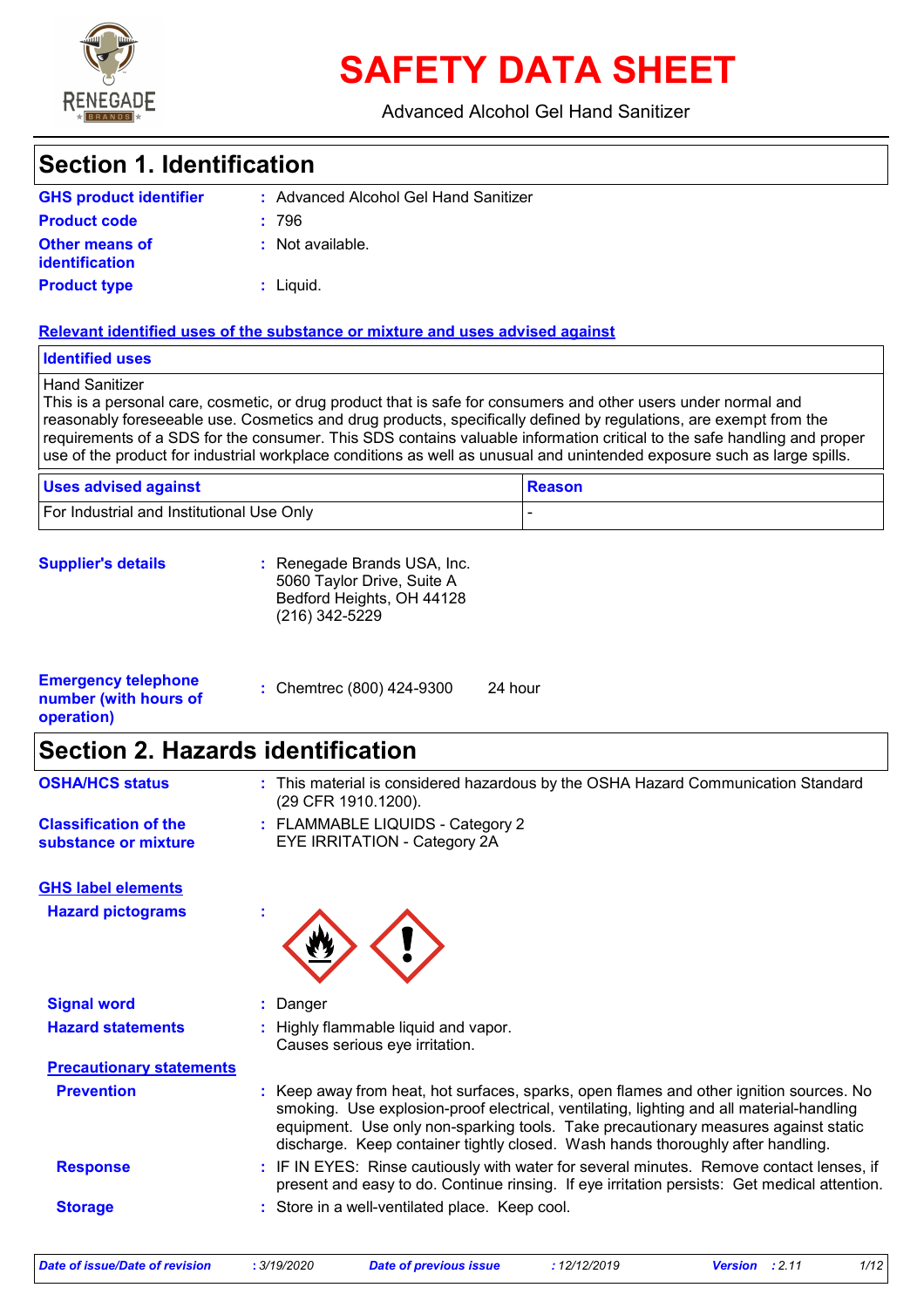### **Section 2. Hazards identification**

| <b>Other information</b>                          | : • May be harmful if swallowed.<br>• May cause eye irritation.<br>Ocation O. Ocusus of the ultrafe was attaining the suce distribute |
|---------------------------------------------------|---------------------------------------------------------------------------------------------------------------------------------------|
| <b>Hazards not otherwise</b><br><b>classified</b> | : None known.                                                                                                                         |
| <b>Disposal</b>                                   | : Dispose of contents and container in accordance with all local, regional, national and<br>international regulations.                |
|                                                   |                                                                                                                                       |

### **Section 3. Composition/information on ingredients**

| Substance/mixture     | : Mixture          |
|-----------------------|--------------------|
| <b>Other means of</b> | $:$ Not available. |
| <b>identification</b> |                    |

| <b>Ingredient name</b> | $\frac{0}{6}$ | <b>CAS number</b> |
|------------------------|---------------|-------------------|
| ethanol                | ≥70 - ≤75     | 64-17-5           |

Any concentration shown as a range is to protect confidentiality or is due to batch variation.

**There are no additional ingredients present which, within the current knowledge of the supplier and in the concentrations applicable, are classified as hazardous to health or the environment and hence require reporting in this section.**

**Occupational exposure limits, if available, are listed in Section 8.**

### **Section 4. First aid measures**

#### **Description of necessary first aid measures**

| <b>Eye contact</b>  | : Immediately flush eyes with plenty of water, occasionally lifting the upper and lower<br>eyelids. Check for and remove any contact lenses. Continue to rinse for at least 10<br>minutes. Get medical attention.                                                                                                                                                                                                                                                                                                                                                                                                                                                                                                                                                                                                         |
|---------------------|---------------------------------------------------------------------------------------------------------------------------------------------------------------------------------------------------------------------------------------------------------------------------------------------------------------------------------------------------------------------------------------------------------------------------------------------------------------------------------------------------------------------------------------------------------------------------------------------------------------------------------------------------------------------------------------------------------------------------------------------------------------------------------------------------------------------------|
| <b>Inhalation</b>   | : Remove victim to fresh air and keep at rest in a position comfortable for breathing. If<br>not breathing, if breathing is irregular or if respiratory arrest occurs, provide artificial<br>respiration or oxygen by trained personnel. It may be dangerous to the person providing<br>aid to give mouth-to-mouth resuscitation. Get medical attention if adverse health effects<br>persist or are severe. If unconscious, place in recovery position and get medical<br>attention immediately. Maintain an open airway. Loosen tight clothing such as a collar,<br>tie, belt or waistband.                                                                                                                                                                                                                              |
| <b>Skin contact</b> | : Flush contaminated skin with plenty of water. Remove contaminated clothing and<br>shoes. Get medical attention if symptoms occur. Wash clothing before reuse. Clean<br>shoes thoroughly before reuse.                                                                                                                                                                                                                                                                                                                                                                                                                                                                                                                                                                                                                   |
| <b>Ingestion</b>    | : Wash out mouth with water. Remove dentures if any. Remove victim to fresh air and<br>keep at rest in a position comfortable for breathing. If material has been swallowed and<br>the exposed person is conscious, give small quantities of water to drink. Stop if the<br>exposed person feels sick as vomiting may be dangerous. Do not induce vomiting<br>unless directed to do so by medical personnel. If vomiting occurs, the head should be<br>kept low so that vomit does not enter the lungs. Get medical attention if adverse health<br>effects persist or are severe. Never give anything by mouth to an unconscious person.<br>If unconscious, place in recovery position and get medical attention immediately.<br>Maintain an open airway. Loosen tight clothing such as a collar, tie, belt or waistband. |

**Most important symptoms/effects, acute and delayed**

| <b>Potential acute health effects</b> |                                                     |  |
|---------------------------------------|-----------------------------------------------------|--|
| <b>Eye contact</b>                    | : Causes serious eye irritation.                    |  |
| <b>Inhalation</b>                     | : No known significant effects or critical hazards. |  |
| <b>Skin contact</b>                   | : No known significant effects or critical hazards. |  |
| <b>Ingestion</b>                      | : No known significant effects or critical hazards. |  |
| Over-exposure signs/symptoms          |                                                     |  |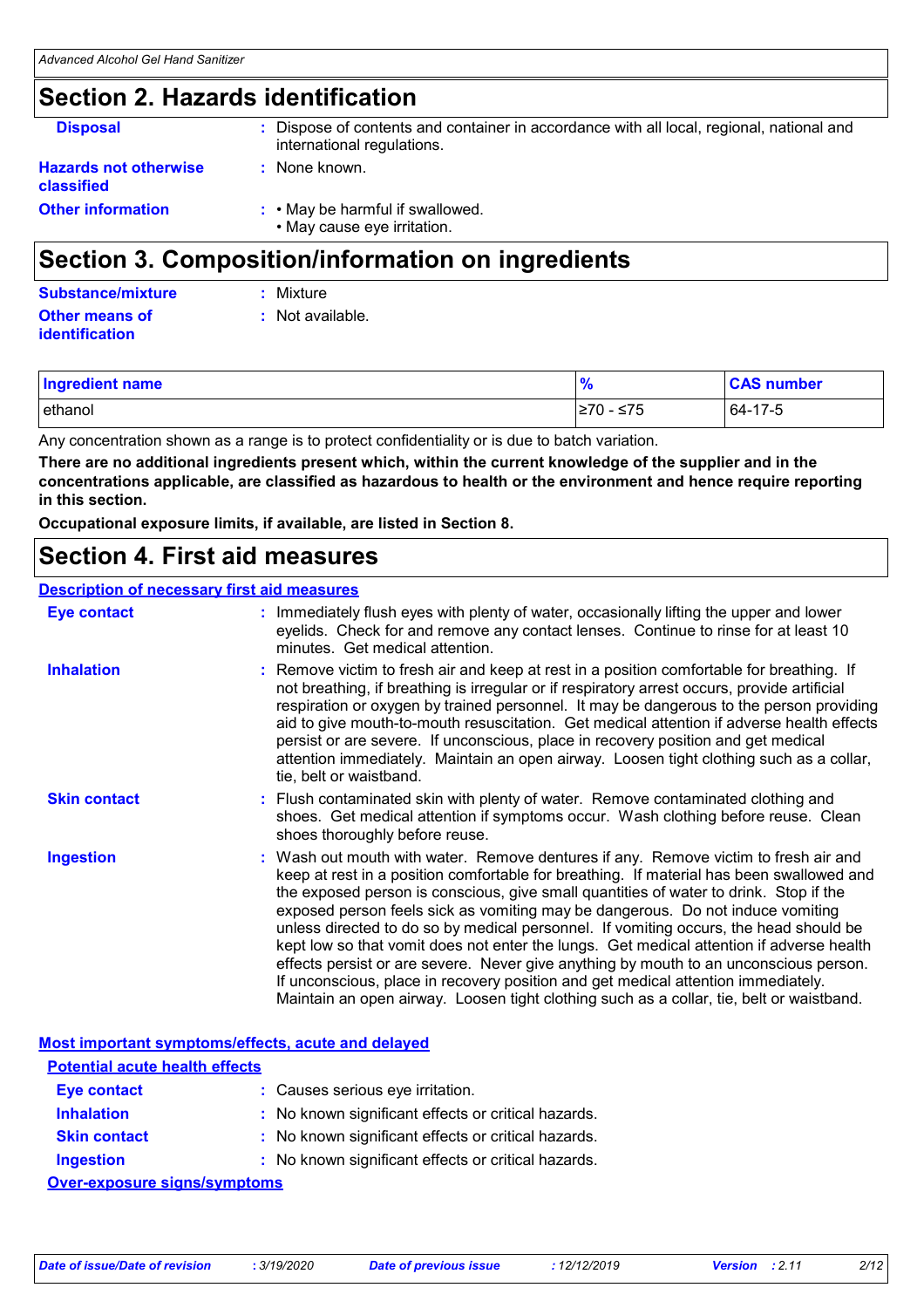### **Section 4. First aid measures**

| <b>Eye contact</b>                | : Adverse symptoms may include the following:<br>pain or irritation<br>watering<br>redness                                                                                    |
|-----------------------------------|-------------------------------------------------------------------------------------------------------------------------------------------------------------------------------|
| <b>Inhalation</b>                 | : No specific data.                                                                                                                                                           |
| <b>Skin contact</b>               | : No specific data.                                                                                                                                                           |
| <b>Ingestion</b>                  | : No specific data.                                                                                                                                                           |
|                                   | Indication of immediate medical attention and special treatment needed, if necessary                                                                                          |
| <b>Notes to physician</b>         | : Treat symptomatically. Contact poison treatment specialist immediately if large<br>quantities have been ingested or inhaled.                                                |
| <b>Specific treatments</b>        | : No specific treatment.                                                                                                                                                      |
| <b>Protection of first-aiders</b> | : No action shall be taken involving any personal risk or without suitable training. It may<br>be dangerous to the person providing aid to give mouth-to-mouth resuscitation. |

### **See toxicological information (Section 11)**

### **Section 5. Fire-fighting measures**

| <b>Extinguishing media</b>                               |                                                                                                                                                                                                                                                                                                                               |
|----------------------------------------------------------|-------------------------------------------------------------------------------------------------------------------------------------------------------------------------------------------------------------------------------------------------------------------------------------------------------------------------------|
| <b>Suitable extinguishing</b><br>media                   | : Use dry chemical, $CO2$ , water spray (fog) or foam.                                                                                                                                                                                                                                                                        |
| <b>Unsuitable extinguishing</b><br>media                 | : Do not use water jet.                                                                                                                                                                                                                                                                                                       |
| <b>Specific hazards arising</b><br>from the chemical     | : Highly flammable liquid and vapor. Runoff to sewer may create fire or explosion hazard.<br>In a fire or if heated, a pressure increase will occur and the container may burst, with the<br>risk of a subsequent explosion.                                                                                                  |
| <b>Hazardous thermal</b><br>decomposition products       | : Decomposition products may include the following materials:<br>carbon dioxide<br>carbon monoxide                                                                                                                                                                                                                            |
| <b>Special protective actions</b><br>for fire-fighters   | : Promptly isolate the scene by removing all persons from the vicinity of the incident if<br>there is a fire. No action shall be taken involving any personal risk or without suitable<br>training. Move containers from fire area if this can be done without risk. Use water<br>spray to keep fire-exposed containers cool. |
| <b>Special protective</b><br>equipment for fire-fighters | : Fire-fighters should wear appropriate protective equipment and self-contained breathing<br>apparatus (SCBA) with a full face-piece operated in positive pressure mode.                                                                                                                                                      |

### **Section 6. Accidental release measures**

#### **Personal precautions, protective equipment and emergency procedures**

| For non-emergency<br>personnel   |           | : No action shall be taken involving any personal risk or without suitable training.<br>Evacuate surrounding areas. Keep unnecessary and unprotected personnel from<br>entering. Do not touch or walk through spilled material. Shut off all ignition sources.<br>No flares, smoking or flames in hazard area. Avoid breathing vapor or mist. Provide<br>adequate ventilation. Wear appropriate respirator when ventilation is inadequate. Put<br>on appropriate personal protective equipment. |
|----------------------------------|-----------|-------------------------------------------------------------------------------------------------------------------------------------------------------------------------------------------------------------------------------------------------------------------------------------------------------------------------------------------------------------------------------------------------------------------------------------------------------------------------------------------------|
| For emergency responders         | <b>ST</b> | If specialized clothing is required to deal with the spillage, take note of any information in<br>Section 8 on suitable and unsuitable materials. See also the information in "For non-<br>emergency personnel".                                                                                                                                                                                                                                                                                |
| <b>Environmental precautions</b> |           | : Avoid dispersal of spilled material and runoff and contact with soil, waterways, drains<br>and sewers. Inform the relevant authorities if the product has caused environmental<br>pollution (sewers, waterways, soil or air).                                                                                                                                                                                                                                                                 |

#### **Methods and materials for containment and cleaning up**

| Date of issue/Date of revision | . 3/19/2020 | <b>Date of previous issue</b> | 12/12/2019 | <b>Version</b> : 2.11 | 3/12 |
|--------------------------------|-------------|-------------------------------|------------|-----------------------|------|
|                                |             |                               |            |                       |      |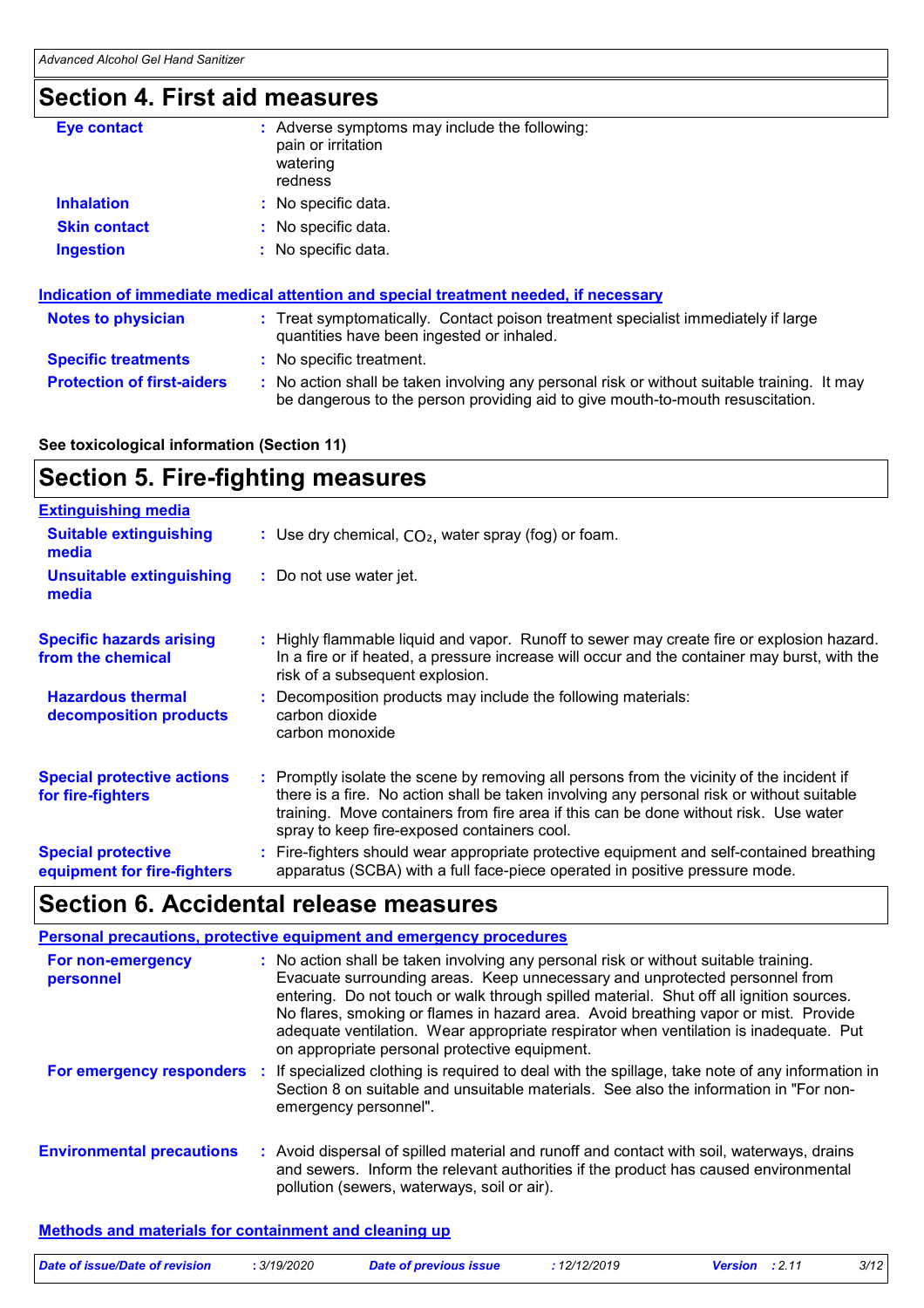### **Section 6. Accidental release measures**

| <b>Small spill</b> | : Stop leak if without risk. Move containers from spill area. Use spark-proof tools and<br>explosion-proof equipment. Dilute with water and mop up if water-soluble. Alternatively,<br>or if water-insoluble, absorb with an inert dry material and place in an appropriate waste<br>disposal container. Dispose of via a licensed waste disposal contractor.                                                                                                                                                                                                                                                                                                                                                                                                        |
|--------------------|----------------------------------------------------------------------------------------------------------------------------------------------------------------------------------------------------------------------------------------------------------------------------------------------------------------------------------------------------------------------------------------------------------------------------------------------------------------------------------------------------------------------------------------------------------------------------------------------------------------------------------------------------------------------------------------------------------------------------------------------------------------------|
| Large spill        | : Stop leak if without risk. Move containers from spill area. Use spark-proof tools and<br>explosion-proof equipment. Approach release from upwind. Prevent entry into sewers,<br>water courses, basements or confined areas. Wash spillages into an effluent treatment<br>plant or proceed as follows. Contain and collect spillage with non-combustible,<br>absorbent material e.g. sand, earth, vermiculite or diatomaceous earth and place in<br>container for disposal according to local regulations (see Section 13). Dispose of via a<br>licensed waste disposal contractor. Contaminated absorbent material may pose the<br>same hazard as the spilled product. Note: see Section 1 for emergency contact<br>information and Section 13 for waste disposal. |

### **Section 7. Handling and storage**

#### **Precautions for safe handling**

| <b>Protective measures</b>                                                       | : Put on appropriate personal protective equipment (see Section 8). Do not ingest. Avoid<br>contact with eyes, skin and clothing. Avoid breathing vapor or mist. Use only with<br>adequate ventilation. Wear appropriate respirator when ventilation is inadequate. Do<br>not enter storage areas and confined spaces unless adequately ventilated. Keep in the<br>original container or an approved alternative made from a compatible material, kept<br>tightly closed when not in use. Store and use away from heat, sparks, open flame or<br>any other ignition source. Use explosion-proof electrical (ventilating, lighting and<br>material handling) equipment. Use only non-sparking tools. Take precautionary<br>measures against electrostatic discharges. Empty containers retain product residue<br>and can be hazardous. Do not reuse container. |
|----------------------------------------------------------------------------------|---------------------------------------------------------------------------------------------------------------------------------------------------------------------------------------------------------------------------------------------------------------------------------------------------------------------------------------------------------------------------------------------------------------------------------------------------------------------------------------------------------------------------------------------------------------------------------------------------------------------------------------------------------------------------------------------------------------------------------------------------------------------------------------------------------------------------------------------------------------|
| <b>Advice on general</b><br>occupational hygiene                                 | : Eating, drinking and smoking should be prohibited in areas where this material is<br>handled, stored and processed. Workers should wash hands and face before eating,<br>drinking and smoking. Remove contaminated clothing and protective equipment before<br>entering eating areas. See also Section 8 for additional information on hygiene<br>measures.                                                                                                                                                                                                                                                                                                                                                                                                                                                                                                 |
| <b>Conditions for safe storage,</b><br>including any<br><b>incompatibilities</b> | : Store in accordance with local regulations. Store in a segregated and approved area.<br>Store in original container protected from direct sunlight in a dry, cool and well-ventilated<br>area, away from incompatible materials (see Section 10) and food and drink. Eliminate<br>all ignition sources. Separate from oxidizing materials. Keep container tightly closed<br>and sealed until ready for use. Containers that have been opened must be carefully<br>resealed and kept upright to prevent leakage. Do not store in unlabeled containers.<br>Use appropriate containment to avoid environmental contamination. See Section 10 for<br>incompatible materials before handling or use.                                                                                                                                                             |

### **Section 8. Exposure controls/personal protection**

### **Control parameters**

#### **Occupational exposure limits**

| <b>Ingredient name</b> | <b>Exposure limits</b>                                                                                                                                                                                              |
|------------------------|---------------------------------------------------------------------------------------------------------------------------------------------------------------------------------------------------------------------|
| ethanol                | ACGIH TLV (United States, 3/2018).<br>STEL: 1000 ppm 15 minutes.<br>OSHA PEL 1989 (United States, 3/1989).<br>TWA: 1000 ppm 8 hours.<br>TWA: 1900 mg/m <sup>3</sup> 8 hours.<br>NIOSH REL (United States, 10/2016). |
|                        | TWA: 1000 ppm 10 hours.<br>TWA: 1900 mg/m <sup>3</sup> 10 hours.<br>OSHA PEL (United States, 5/2018).<br>TWA: 1000 ppm 8 hours.<br>TWA: 1900 mg/m <sup>3</sup> 8 hours.                                             |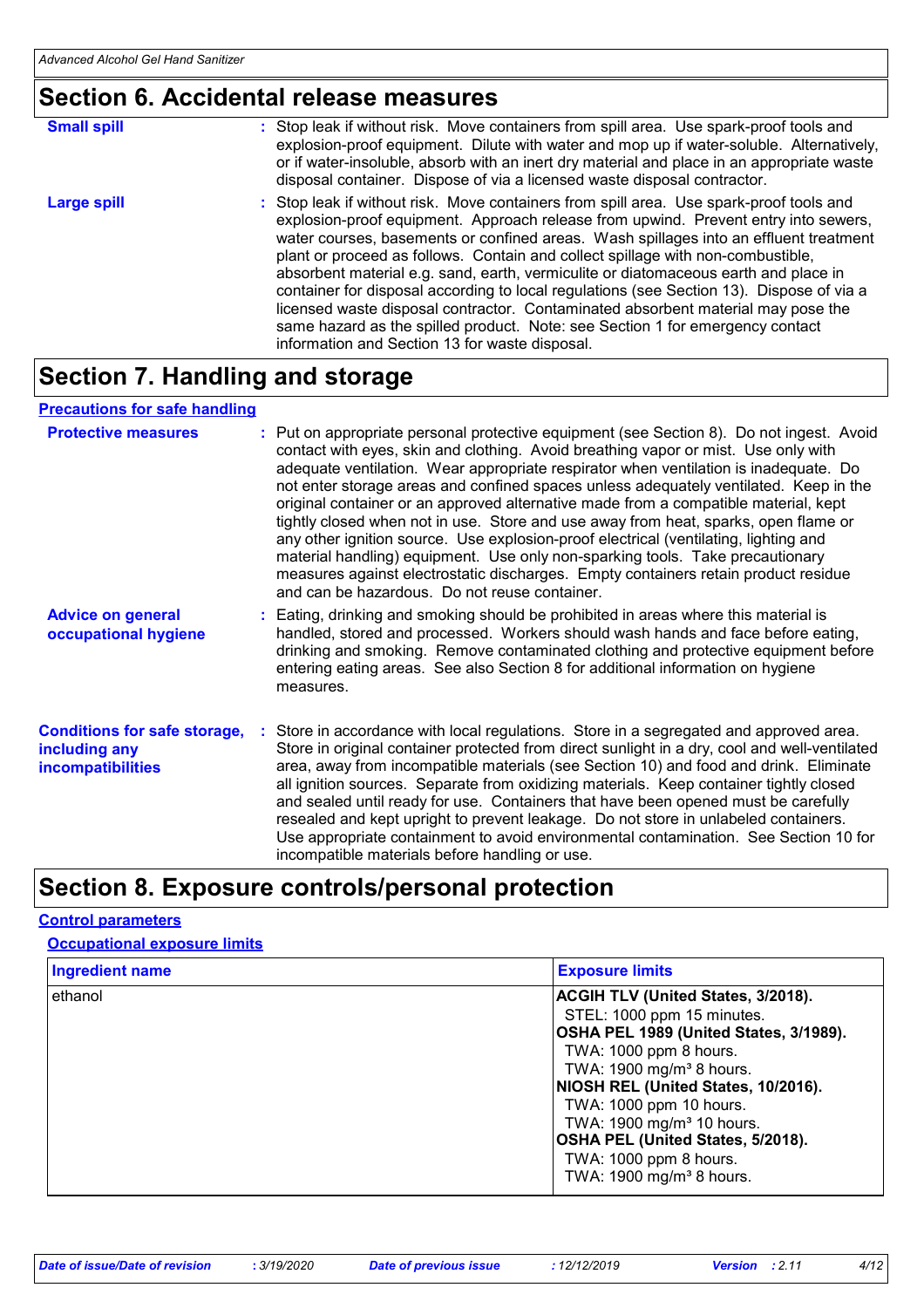### **Section 8. Exposure controls/personal protection**

| <b>Appropriate engineering</b><br><b>controls</b> | : Use only with adequate ventilation. Use process enclosures, local exhaust ventilation or<br>other engineering controls to keep worker exposure to airborne contaminants below any<br>recommended or statutory limits. The engineering controls also need to keep gas,<br>vapor or dust concentrations below any lower explosive limits. Use explosion-proof<br>ventilation equipment.                                                                                                                                                                                                                              |  |  |
|---------------------------------------------------|----------------------------------------------------------------------------------------------------------------------------------------------------------------------------------------------------------------------------------------------------------------------------------------------------------------------------------------------------------------------------------------------------------------------------------------------------------------------------------------------------------------------------------------------------------------------------------------------------------------------|--|--|
| <b>Environmental exposure</b><br><b>controls</b>  | Emissions from ventilation or work process equipment should be checked to ensure<br>they comply with the requirements of environmental protection legislation. In some<br>cases, fume scrubbers, filters or engineering modifications to the process equipment<br>will be necessary to reduce emissions to acceptable levels.                                                                                                                                                                                                                                                                                        |  |  |
| <b>Individual protection measures</b>             |                                                                                                                                                                                                                                                                                                                                                                                                                                                                                                                                                                                                                      |  |  |
| <b>Hygiene measures</b>                           | : Wash hands, forearms and face thoroughly after handling chemical products, before<br>eating, smoking and using the lavatory and at the end of the working period.<br>Appropriate techniques should be used to remove potentially contaminated clothing.<br>Wash contaminated clothing before reusing. Ensure that eyewash stations and safety<br>showers are close to the workstation location.                                                                                                                                                                                                                    |  |  |
| <b>Eye/face protection</b>                        | Safety eyewear complying with an approved standard should be used when a risk<br>assessment indicates this is necessary to avoid exposure to liquid splashes, mists,<br>gases or dusts. If contact is possible, the following protection should be worn, unless<br>the assessment indicates a higher degree of protection: chemical splash goggles.                                                                                                                                                                                                                                                                  |  |  |
| <b>Skin protection</b>                            |                                                                                                                                                                                                                                                                                                                                                                                                                                                                                                                                                                                                                      |  |  |
| <b>Hand protection</b>                            | Chemical-resistant, impervious gloves complying with an approved standard should be<br>worn at all times when handling chemical products if a risk assessment indicates this is<br>necessary. Considering the parameters specified by the glove manufacturer, check<br>during use that the gloves are still retaining their protective properties. It should be<br>noted that the time to breakthrough for any glove material may be different for different<br>glove manufacturers. In the case of mixtures, consisting of several substances, the<br>protection time of the gloves cannot be accurately estimated. |  |  |
| <b>Body protection</b>                            | Personal protective equipment for the body should be selected based on the task being<br>performed and the risks involved and should be approved by a specialist before<br>handling this product. When there is a risk of ignition from static electricity, wear anti-<br>static protective clothing. For the greatest protection from static discharges, clothing<br>should include anti-static overalls, boots and gloves.                                                                                                                                                                                         |  |  |
| <b>Other skin protection</b>                      | : Appropriate footwear and any additional skin protection measures should be selected<br>based on the task being performed and the risks involved and should be approved by a<br>specialist before handling this product.                                                                                                                                                                                                                                                                                                                                                                                            |  |  |
| <b>Respiratory protection</b>                     | Based on the hazard and potential for exposure, select a respirator that meets the<br>appropriate standard or certification. Respirators must be used according to a<br>respiratory protection program to ensure proper fitting, training, and other important<br>aspects of use.                                                                                                                                                                                                                                                                                                                                    |  |  |

### **Section 9. Physical and chemical properties**

| <b>Appearance</b>                               |                    |                                                                   |             |
|-------------------------------------------------|--------------------|-------------------------------------------------------------------|-------------|
| <b>Physical state</b>                           | $:$ Liquid.        |                                                                   |             |
| <b>Color</b>                                    | : Clear.           |                                                                   |             |
| <b>Odor</b>                                     | : Alcohol-like.    |                                                                   |             |
| <b>Odor threshold</b>                           | : Not available.   |                                                                   |             |
| рH                                              | : 6 to 8           |                                                                   |             |
| <b>Melting point</b>                            | : Not available.   |                                                                   |             |
| <b>Boiling point</b>                            | : Not available.   |                                                                   |             |
| <b>Flash point</b>                              |                    | : Closed cup: < $21.67^{\circ}$ C (< $71^{\circ}$ F) [Setaflash.] |             |
| <b>Evaporation rate</b>                         | $:$ Not available. |                                                                   |             |
| <b>Flammability (solid, gas)</b>                | $:$ Not available. |                                                                   |             |
| Lower and upper explosive<br>(flammable) limits | : Not available.   |                                                                   |             |
| <b>Vapor pressure</b>                           | $:$ Not available. |                                                                   |             |
| Date of issue/Date of revision                  | .3/19/2020         | Date of previous issue                                            | .12/12/2019 |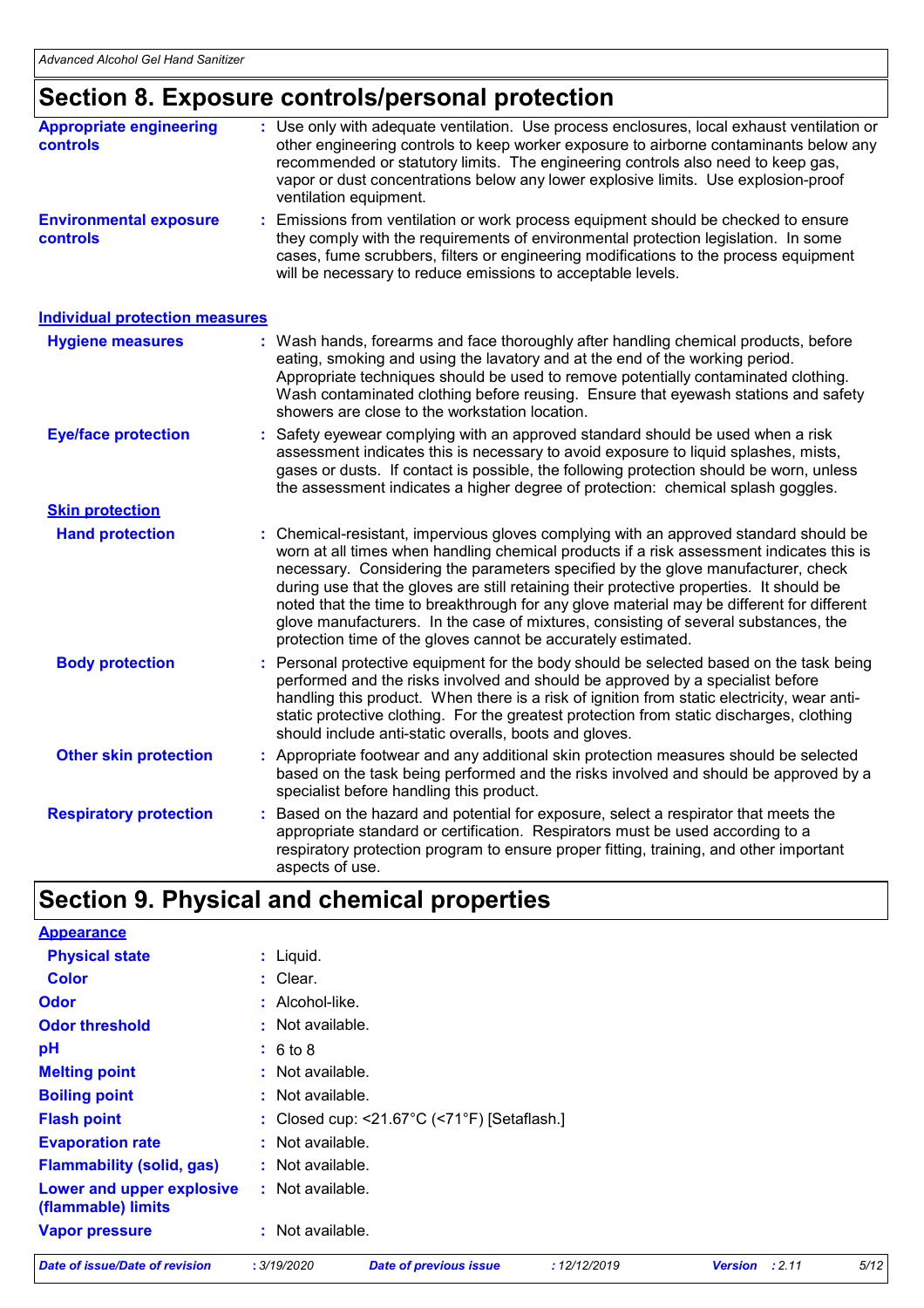### **Section 9. Physical and chemical properties**

| <b>Vapor density</b>                              | : Not available.                                                                                           |
|---------------------------------------------------|------------------------------------------------------------------------------------------------------------|
| <b>Relative density</b>                           | : 0.88179                                                                                                  |
| <b>Solubility</b>                                 | : Easily soluble in the following materials: cold water.<br>Soluble in the following materials: hot water. |
| <b>Solubility in water</b>                        | : Not available.                                                                                           |
| <b>Partition coefficient: n-</b><br>octanol/water | : Not available.                                                                                           |
| <b>Auto-ignition temperature</b>                  | : Not available.                                                                                           |
| <b>Decomposition temperature</b>                  | : Not available.                                                                                           |
| <b>Viscosity</b>                                  | $:$ Not available.                                                                                         |
| Flow time (ISO 2431)                              | $:$ Not available.                                                                                         |

### **Section 10. Stability and reactivity**

| <b>Hazardous decomposition</b><br>products          | : Under normal conditions of storage and use, hazardous decomposition products should<br>not be produced.                                                                    |
|-----------------------------------------------------|------------------------------------------------------------------------------------------------------------------------------------------------------------------------------|
| <b>Incompatible materials</b>                       | $:$ Not available.                                                                                                                                                           |
| <b>Conditions to avoid</b>                          | : Avoid all possible sources of ignition (spark or flame). Do not pressurize, cut, weld,<br>braze, solder, drill, grind or expose containers to heat or sources of ignition. |
| <b>Possibility of hazardous</b><br><b>reactions</b> | : Under normal conditions of storage and use, hazardous reactions will not occur.                                                                                            |
| <b>Chemical stability</b>                           | : The product is stable.                                                                                                                                                     |
| <b>Reactivity</b>                                   | : No specific test data related to reactivity available for this product or its ingredients.                                                                                 |

### **Section 11. Toxicological information**

#### **Information on toxicological effects**

**Acute toxicity**

| <b>Product/ingredient name</b> | <b>Result</b>                             | <b>Species</b> | <b>Dose</b>                        | <b>Exposure</b> |
|--------------------------------|-------------------------------------------|----------------|------------------------------------|-----------------|
| ethanol                        | <b>LC50 Inhalation Vapor</b><br>LD50 Oral | Rat<br>Rat     | 124700 mg/m <sup>3</sup><br>7 g/kg | 4 hours         |

#### **Irritation/Corrosion**

| <b>Product/ingredient name</b> | <b>Result</b>            | <b>Species</b> | <b>Score</b> | <b>Exposure</b>                            | <b>Observation</b>       |
|--------------------------------|--------------------------|----------------|--------------|--------------------------------------------|--------------------------|
| ethanol                        | Eyes - Mild irritant     | Rabbit         |              | 24 hours 500<br>milligrams                 |                          |
|                                | Eyes - Moderate irritant | Rabbit         |              | 0.066666667<br>l minutes 100<br>milligrams |                          |
|                                | Eyes - Moderate irritant | Rabbit         |              | 100<br>microliters                         |                          |
|                                | Eyes - Severe irritant   | Rabbit         |              | 500<br>milligrams                          |                          |
|                                | Skin - Mild irritant     | Rabbit         |              | 400<br>milligrams                          | $\overline{\phantom{0}}$ |
|                                | Skin - Moderate irritant | Rabbit         |              | 24 hours 20<br>milligrams                  | $\overline{\phantom{a}}$ |

#### **Sensitization**

Not available.

#### **Mutagenicity**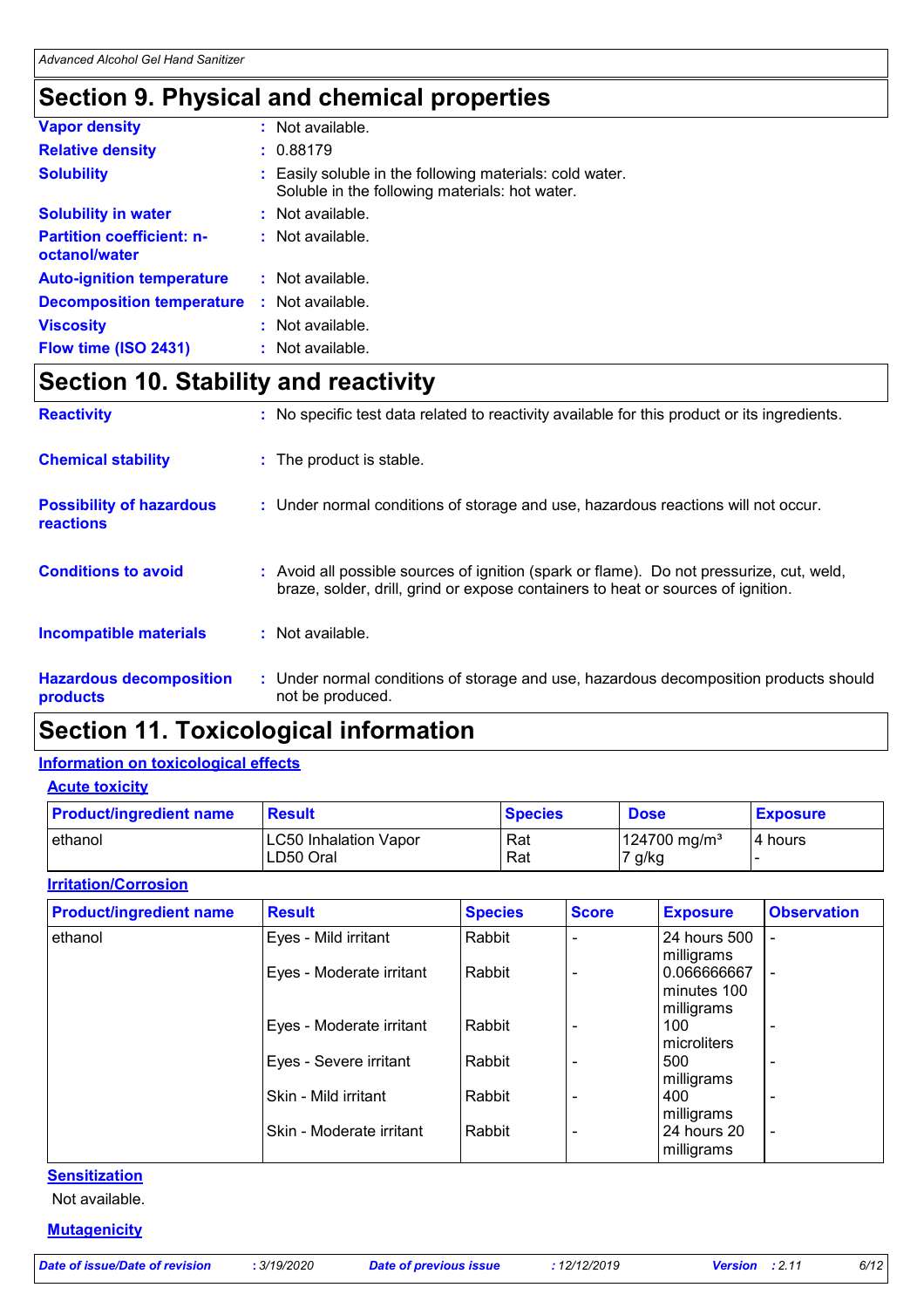### **Section 11. Toxicological information**

#### Not available.

### **Carcinogenicity**

Not available.

#### **Classification**

| <b>Product/ingredient name OSHA</b> | <b>IARC</b> | <b>NTP</b> |
|-------------------------------------|-------------|------------|
| ethanol                             |             |            |

### **Reproductive toxicity**

Not available.

**Teratogenicity**

Not available.

#### **Specific target organ toxicity (single exposure)**

Not available.

#### **Specific target organ toxicity (repeated exposure)**

Not available.

#### **Aspiration hazard**

Not available.

| <b>Information on the likely</b> | Routes of entry anticipated: Oral, Dermal, Inhalation. |
|----------------------------------|--------------------------------------------------------|
|                                  |                                                        |

#### **routes of exposure Potential acute health effects**

| <b>Potential acute health effects</b> |                                                     |
|---------------------------------------|-----------------------------------------------------|
| Eye contact                           | : Causes serious eye irritation.                    |
| <b>Inhalation</b>                     | : No known significant effects or critical hazards. |
| <b>Skin contact</b>                   | : No known significant effects or critical hazards. |
| <b>Ingestion</b>                      | : No known significant effects or critical hazards. |

| Eye contact         | : Adverse symptoms may include the following:<br>pain or irritation<br>watering<br>redness |
|---------------------|--------------------------------------------------------------------------------------------|
| <b>Inhalation</b>   | : No specific data.                                                                        |
| <b>Skin contact</b> | : No specific data.                                                                        |
| <b>Ingestion</b>    | : No specific data.                                                                        |

#### **Delayed and immediate effects and also chronic effects from short and long term exposure Short term exposure**

| <b>Potential immediate</b><br>effects             | $:$ Not available.                                                                                         |
|---------------------------------------------------|------------------------------------------------------------------------------------------------------------|
| <b>Potential delayed effects</b>                  | : Not available.                                                                                           |
| Long term exposure                                |                                                                                                            |
| <b>Potential immediate</b><br>effects             | $:$ Not available.                                                                                         |
| <b>Potential delayed effects : Not available.</b> |                                                                                                            |
| <b>Potential chronic health effects</b>           |                                                                                                            |
| Not available.                                    |                                                                                                            |
| General<br><b>Carcinogenicity</b>                 | : No known significant effects or critical hazards.<br>: No known significant effects or critical hazards. |
|                                                   |                                                                                                            |

| Date of issue/Date of revision | . 3/19/2020 | Date of previous issue | 12/12/2019 | <b>Version</b> : 2.11 |  |
|--------------------------------|-------------|------------------------|------------|-----------------------|--|
|                                |             |                        |            |                       |  |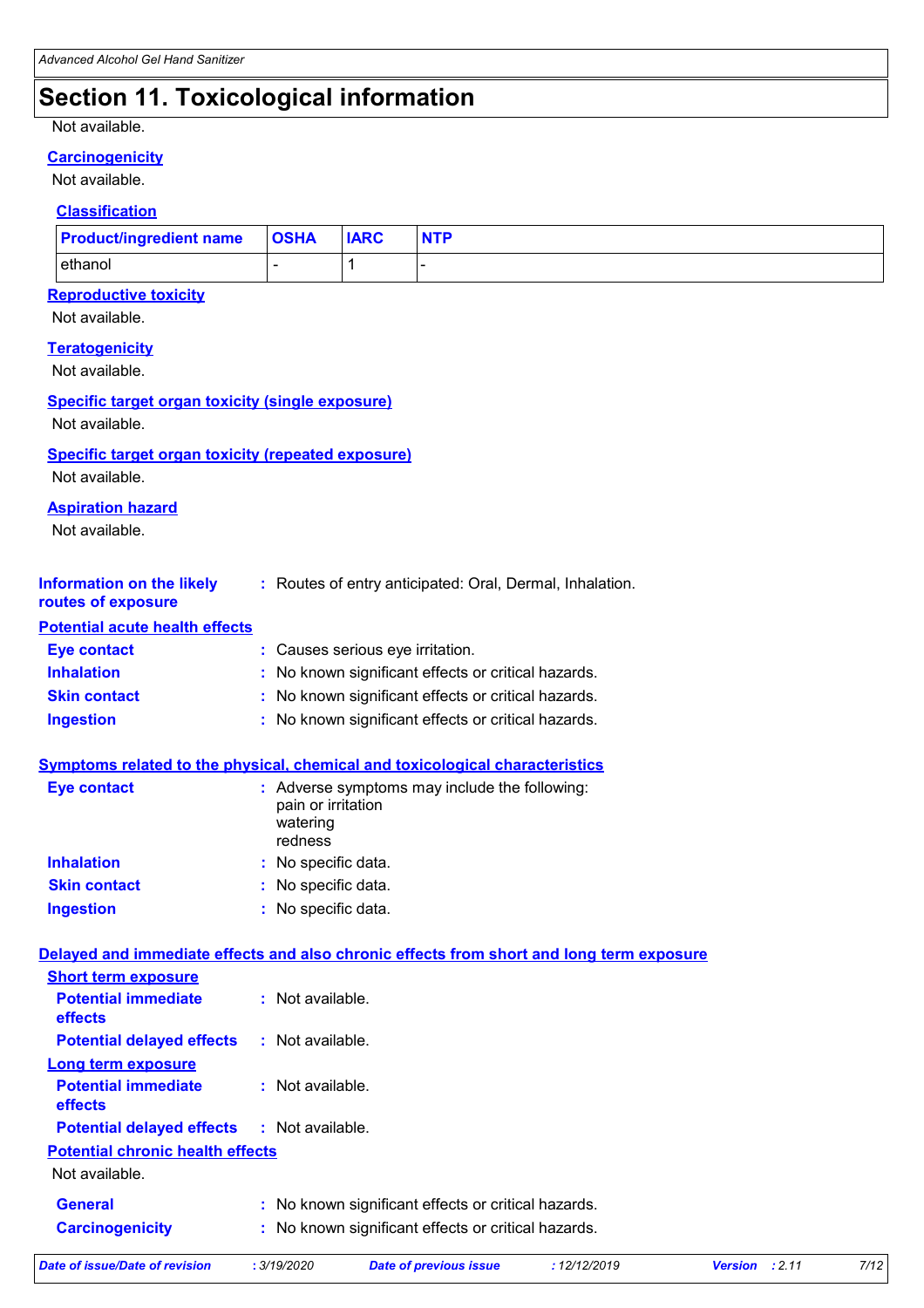### **Section 11. Toxicological information**

| <b>Mutagenicity</b>          | : No known significant effects or critical hazards. |
|------------------------------|-----------------------------------------------------|
| <b>Teratogenicity</b>        | : No known significant effects or critical hazards. |
| <b>Developmental effects</b> | : No known significant effects or critical hazards. |
| <b>Fertility effects</b>     | : No known significant effects or critical hazards. |

#### **Numerical measures of toxicity**

**Acute toxicity estimates**

Not available.

### **Section 12. Ecological information**

#### **Toxicity**

| <b>Product/ingredient name</b> | <b>Result</b>                                                                                                  | <b>Species</b>                                                                                     | <b>Exposure</b>                  |
|--------------------------------|----------------------------------------------------------------------------------------------------------------|----------------------------------------------------------------------------------------------------|----------------------------------|
| ethanol                        | Acute EC50 17.921 mg/l Marine water<br>Acute EC50 2000 µg/l Fresh water<br>Acute LC50 25500 µg/l Marine water  | Algae - Ulva pertusa<br>Daphnia - Daphnia magna<br>Crustaceans - Artemia<br>I franciscana - Larvae | 96 hours<br>48 hours<br>48 hours |
|                                | Acute LC50 42000 µg/l Fresh water<br>Chronic NOEC 4.995 mg/l Marine water<br>Chronic NOEC 100 ul/L Fresh water | Fish - Oncorhynchus mykiss<br>Algae - Ulva pertusa<br>Daphnia - Daphnia magna -<br>Neonate         | 4 days<br>96 hours<br>21 days    |
|                                | Chronic NOEC 0.375 ul/L Fresh water                                                                            | Fish - Gambusia holbrooki -<br>Larvae                                                              | 12 weeks                         |

#### **Persistence and degradability**

Not available.

#### **Bioaccumulative potential**

| <b>Product/ingredient name</b> | $\mathsf{LogP}_\mathsf{ow}$ | <b>BCF</b> | <b>Potential</b> |
|--------------------------------|-----------------------------|------------|------------------|
| ethanol                        | $-0.35$                     |            | l low            |

#### **Mobility in soil**

**Soil/water partition coefficient (KOC)**

**:** Not available.

### **Section 13. Disposal considerations**

**Disposal methods :**

The generation of waste should be avoided or minimized wherever possible. Disposal of this product, solutions and any by-products should at all times comply with the requirements of environmental protection and waste disposal legislation and any regional local authority requirements. Dispose of surplus and non-recyclable products via a licensed waste disposal contractor. Waste should not be disposed of untreated to the sewer unless fully compliant with the requirements of all authorities with jurisdiction. Waste packaging should be recycled. Incineration or landfill should only be considered when recycling is not feasible. This material and its container must be disposed of in a safe way. Care should be taken when handling emptied containers that have not been cleaned or rinsed out. Empty containers or liners may retain some product residues. Vapor from product residues may create a highly flammable or explosive atmosphere inside the container. Do not cut, weld or grind used containers unless they have been cleaned thoroughly internally. Avoid dispersal of spilled material and runoff and contact with soil, waterways, drains and sewers.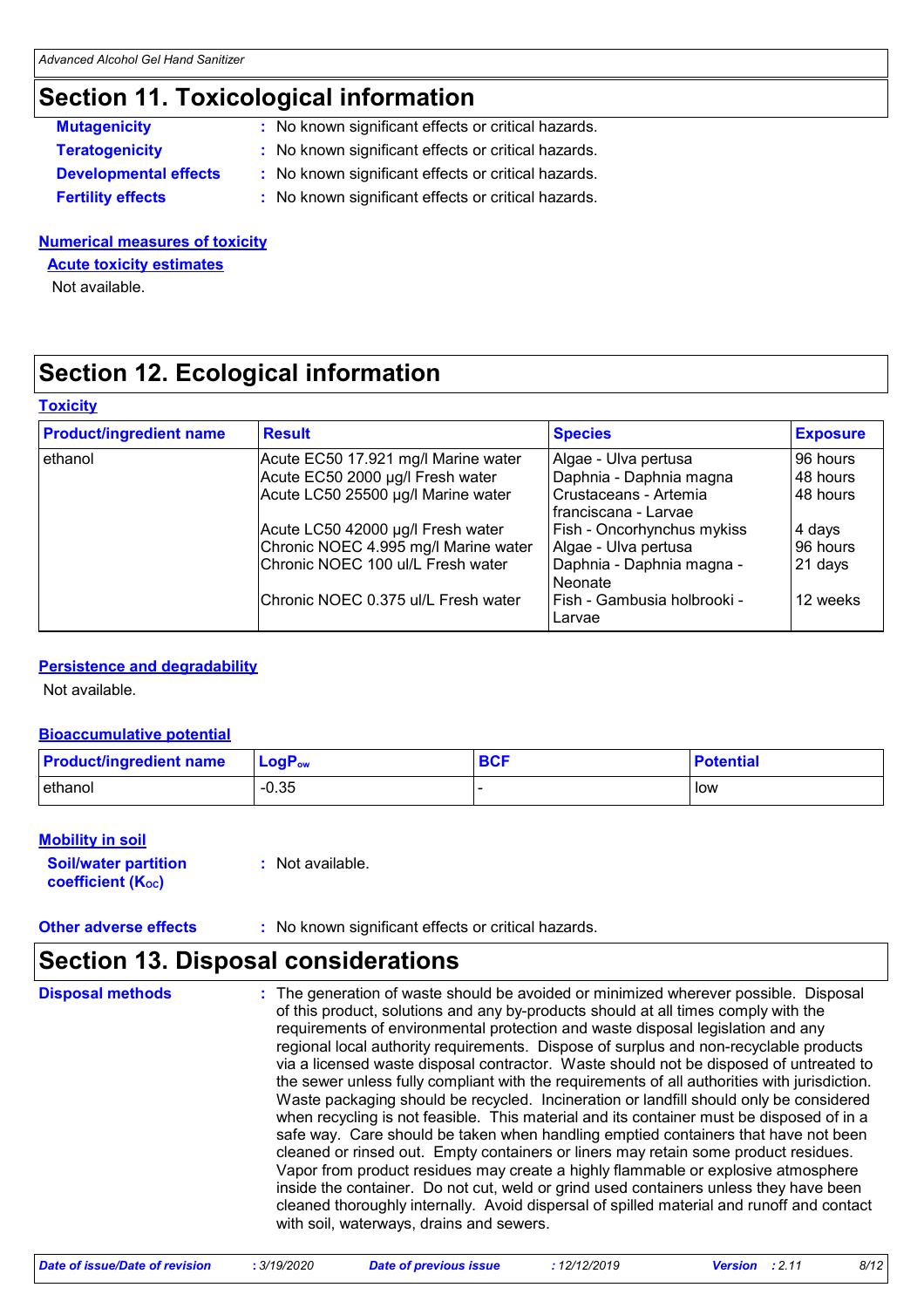## **Section 14. Transport information**

|                                      | <b>DOT</b><br><b>Classification</b>             | <b>TDG</b><br><b>Classification</b>             | <b>Mexico</b><br><b>Classification</b>                                            | <b>ADR/RID</b>                                  | <b>IMDG</b>                                     | <b>IATA</b>                                                                       |
|--------------------------------------|-------------------------------------------------|-------------------------------------------------|-----------------------------------------------------------------------------------|-------------------------------------------------|-------------------------------------------------|-----------------------------------------------------------------------------------|
| <b>UN number</b>                     | <b>UN1993</b>                                   | <b>UN1993</b>                                   | <b>UN1993</b>                                                                     | <b>UN1993</b>                                   | <b>UN1993</b>                                   | <b>UN1993</b>                                                                     |
| <b>UN proper</b><br>shipping name    | <b>FLAMMABLE</b><br>LIQUID, N.O.S.<br>(ethanol) | <b>FLAMMABLE</b><br>LIQUID, N.O.S.<br>(ethanol) | <b>FLAMMABLE</b><br>LIQUID, N.O.S.<br>(ethanol)                                   | <b>FLAMMABLE</b><br>LIQUID, N.O.S.<br>(ethanol) | <b>FLAMMABLE</b><br>LIQUID, N.O.S.<br>(ethanol) | <b>FLAMMABLE</b><br>LIQUID, N.O.S.<br>(ethanol)                                   |
| <b>Transport</b><br>hazard class(es) | $\overline{3}$<br>q                             | 3<br>q                                          | 3                                                                                 | 3<br>q                                          | 3<br>q                                          | 3                                                                                 |
| <b>Packing group</b>                 | IL                                              | Ш                                               | $\mathbf{I}$                                                                      | $\mathbf{I}$                                    | $\mathbf{I}$                                    | $\mathbf{I}$                                                                      |
| <b>Environmental</b><br>hazards      | Yes.                                            | Yes.                                            | Yes. The<br>environmentally<br>hazardous<br>substance<br>mark is not<br>required. | Yes.                                            | Yes.                                            | Yes. The<br>environmentally<br>hazardous<br>substance<br>mark is not<br>required. |

#### **Additional information**

| <b>DOT Classification</b>                                                              | : This product is not regulated as a marine pollutant when transported on inland<br>waterways in sizes of $\leq 5$ L or $\leq 5$ kg or by road, rail, or inland air in non-bulk sizes,<br>provided the packagings meet the general provisions of §§ 173.24 and 173.24a.<br><b>Limited quantity Yes.</b> |
|----------------------------------------------------------------------------------------|---------------------------------------------------------------------------------------------------------------------------------------------------------------------------------------------------------------------------------------------------------------------------------------------------------|
| <b>TDG Classification</b>                                                              | : Product classified as per the following sections of the Transportation of Dangerous<br>Goods Regulations: 2.18-2.19 (Class 3), 2.7 (Marine pollutant mark).<br>The marine pollutant mark is not required when transported by road or rail.                                                            |
| <b>ADR/RID</b>                                                                         | : The environmentally hazardous substance mark is not required when transported in<br>sizes of $\leq 5$ L or $\leq 5$ kg.<br>Special provisions 640 (C)<br>Tunnel code (D/E)                                                                                                                            |
| <b>IMDG</b>                                                                            | : The marine pollutant mark is not required when transported in sizes of $\leq 5$ L or $\leq 5$ kg.                                                                                                                                                                                                     |
| <b>IATA</b>                                                                            | : The environmentally hazardous substance mark may appear if required by other<br>transportation regulations.                                                                                                                                                                                           |
|                                                                                        | Special precautions for user : Transport within user's premises: always transport in closed containers that are<br>upright and secure. Ensure that persons transporting the product know what to do in the<br>event of an accident or spillage.                                                         |
| <b>Transport in bulk according</b><br>to Annex II of MARPOL and<br>the <b>IBC</b> Code | : Not available.                                                                                                                                                                                                                                                                                        |

### **Section 15. Regulatory information**

| <b>U.S. Federal regulations</b> | $\pm$ TSCA 8(a) PAIR: 2-methylpropan-2-ol; Poly(oxy-1,2-ethanediyl), $\alpha$ -<br>$[(1,1,3,3-tetramethylbutyl)phenyl]-\omega-hydroxy-; 2-(4-tert-butylbenzy)propionaldehyde$<br><b>TSCA 8(a) CDR Exempt/Partial exemption: Not determined</b> |
|---------------------------------|------------------------------------------------------------------------------------------------------------------------------------------------------------------------------------------------------------------------------------------------|
|                                 | Clean Water Act (CWA) 311: cyclohexane; propylene oxide                                                                                                                                                                                        |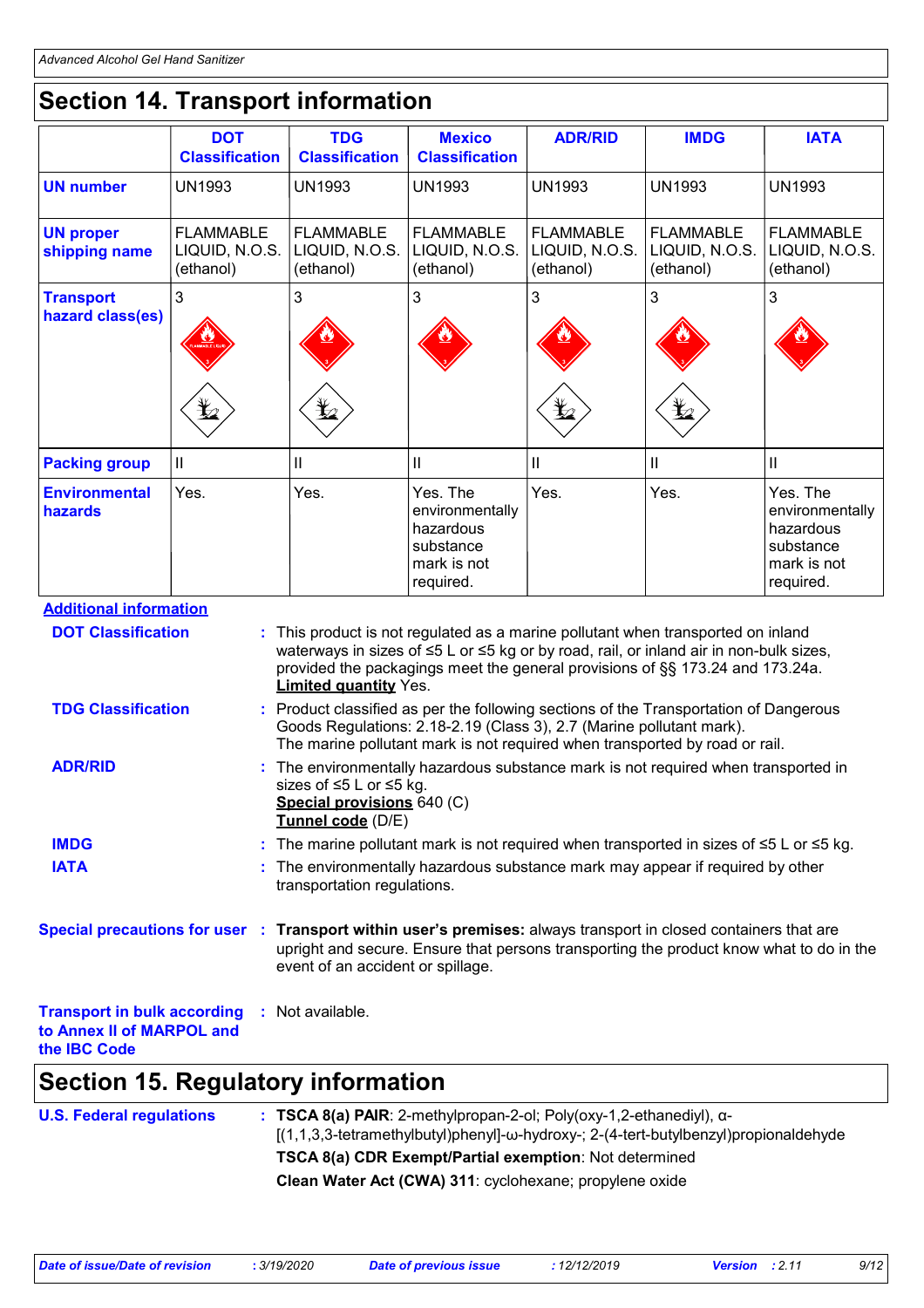### **Section 15. Regulatory information**

| <b>Clean Air Act Section 112</b> : Listed<br>(b) Hazardous Air<br><b>Pollutants (HAPs)</b> |              |
|--------------------------------------------------------------------------------------------|--------------|
| <b>Clean Air Act Section 602</b><br><b>Class I Substances</b>                              | : Not listed |
| <b>Clean Air Act Section 602</b><br><b>Class II Substances</b>                             | : Not listed |
| <b>DEA List I Chemicals</b><br>(Precursor Chemicals)                                       | : Not listed |
| <b>DEA List II Chemicals</b><br><b>(Essential Chemicals)</b>                               | : Not listed |

#### **SARA 302/304**

**Composition/information on ingredients**

|                 |               |            | SARA 302 TPQ |           | <b>SARA 304 RQ</b> |           |
|-----------------|---------------|------------|--------------|-----------|--------------------|-----------|
| <b>Name</b>     | $\frac{9}{6}$ | <b>EHS</b> | (lbs)        | (gallons) | (lbs)              | (gallons) |
| propylene oxide | < 0.1         | Yes.       | 10000        | 1444.3    | 100                | 14.4      |

**SARA 304 RQ :** 44444444.4 lbs / 20177777.8 kg [6044982.3 gal / 22882747.3 L]

#### **SARA 311/312**

**Classification :** FLAMMABLE LIQUIDS - Category 2 EYE IRRITATION - Category 2A

#### **Composition/information on ingredients**

| <b>Name</b> |            | <b>Classification</b>                                                        |
|-------------|------------|------------------------------------------------------------------------------|
| lethanol    | I≥50 - ≤75 | <b>FLAMMABLE LIQUIDS - Category 2</b><br><b>EYE IRRITATION - Category 2A</b> |

#### **State regulations**

| <b>Massachusetts</b> | : The following components are listed: ETHYL ALCOHOL; DENATURED ALCOHOL;<br><b>GLYCERINE MIST</b> |
|----------------------|---------------------------------------------------------------------------------------------------|
| <b>New York</b>      | : None of the components are listed.                                                              |
| <b>New Jersey</b>    | : The following components are listed: ETHYL ALCOHOL; ALCOHOL; GLYCERIN;<br>1,2,3-PROPANETRIOL    |
| <b>Pennsylvania</b>  | : The following components are listed: DENATURED ALCOHOL; ETHANOL;<br>1,2,3-PROPANETRIOL          |

#### **California Prop. 65**

WARNING: This product can expose you to chemicals including Propylene oxide, which are known to the State of California to cause cancer. For more information go to www.P65Warnings.ca.gov.

| <b>Ingredient name</b> | No significant risk<br>level | <b>Maximum</b><br>acceptable dosage<br><b>level</b> |
|------------------------|------------------------------|-----------------------------------------------------|
| Propylene oxide        |                              |                                                     |

#### **International regulations**

**Chemical Weapon Convention List Schedules I, II & III Chemicals**

Not listed.

#### **Montreal Protocol**

Not listed.

#### **Stockholm Convention on Persistent Organic Pollutants**

Not listed.

**Rotterdam Convention on Prior Informed Consent (PIC)**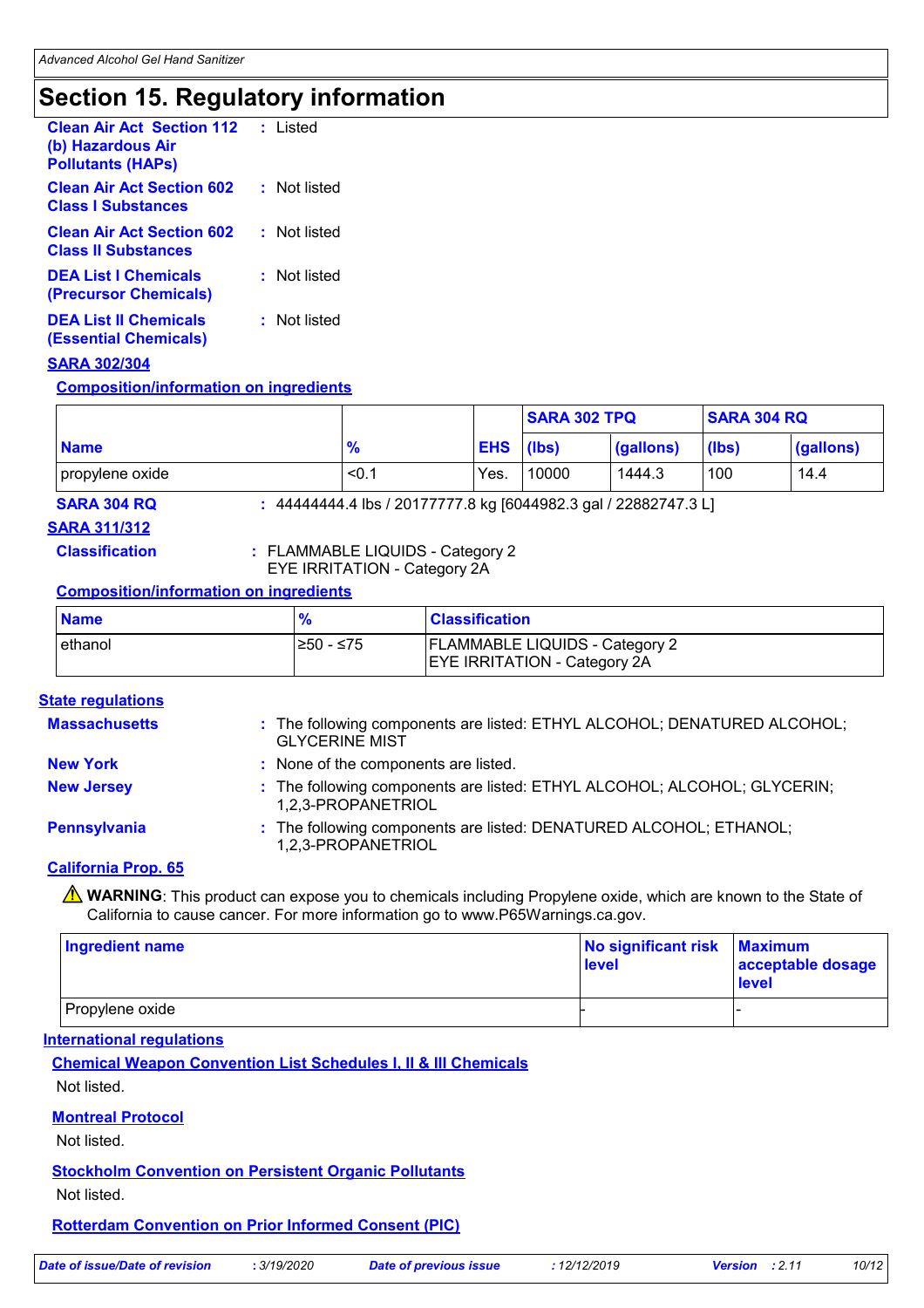### **Section 15. Regulatory information**

Not listed.

#### **UNECE Aarhus Protocol on POPs and Heavy Metals**

Not listed.

| <u>Inventory list</u>    |                                                                                      |
|--------------------------|--------------------------------------------------------------------------------------|
| <b>Australia</b>         | : Not determined.                                                                    |
| <b>Canada</b>            | : At least one component is not listed.                                              |
| <b>China</b>             | : Not determined.                                                                    |
| <b>Europe</b>            | : Not determined.                                                                    |
| <b>Japan</b>             | : Japan inventory (ENCS): Not determined.<br>Japan inventory (ISHL): Not determined. |
| <b>Malaysia</b>          | : Not determined                                                                     |
| <b>New Zealand</b>       | : Not determined.                                                                    |
| <b>Philippines</b>       | : Not determined.                                                                    |
| <b>Republic of Korea</b> | : Not determined.                                                                    |
| <b>Taiwan</b>            | : Not determined.                                                                    |
| <b>Thailand</b>          | : Not determined.                                                                    |
| <b>Turkey</b>            | : Not determined.                                                                    |
| <b>United States</b>     | : All components are listed or exempted.                                             |
| <b>Viet Nam</b>          | : Not determined.                                                                    |

### **Section 16. Other information**

#### **Hazardous Material Information System (U.S.A.)**



**Caution: HMIS® ratings are based on a 0-4 rating scale, with 0 representing minimal hazards or risks, and 4 representing significant hazards or risks. Although HMIS® ratings and the associated label are not required on SDSs or products leaving a facility under 29 CFR 1910.1200, the preparer may choose to provide them. HMIS® ratings are to be used with a fully implemented HMIS® program. HMIS® is a registered trademark and service mark of the American Coatings Association, Inc.**

**The customer is responsible for determining the PPE code for this material. For more information on HMIS® Personal Protective Equipment (PPE) codes, consult the HMIS® Implementation Manual.**

#### **National Fire Protection Association (U.S.A.)**



**Reprinted with permission from NFPA 704-2001, Identification of the Hazards of Materials for Emergency Response Copyright ©1997, National Fire Protection Association, Quincy, MA 02269. This reprinted material is not the complete and official position of the National Fire Protection Association, on the referenced subject which is represented only by the standard in its entirety.**

**Copyright ©2001, National Fire Protection Association, Quincy, MA 02269. This warning system is intended to be interpreted and applied only by properly trained individuals to identify fire, health and reactivity hazards of chemicals. The user is referred to certain limited number of chemicals with recommended classifications in NFPA 49 and NFPA 325, which would be used as a guideline only. Whether the chemicals are classified by NFPA or not, anyone using the 704 systems to classify chemicals does so at their own risk.**

#### **Procedure used to derive the classification**